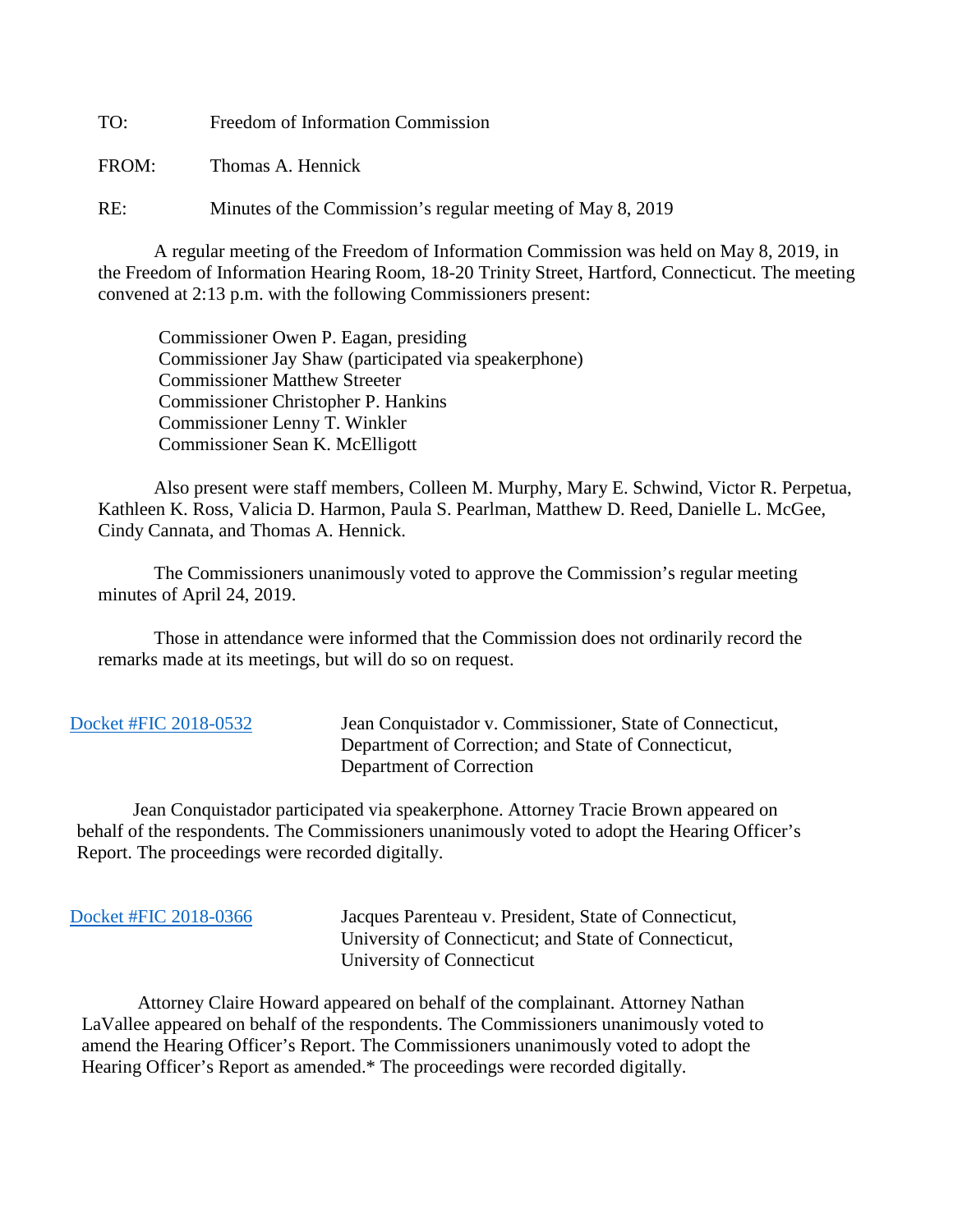Minutes, Regular Meeting, May 8, 2019 Page 2

[Docket #FIC 2018-0379](https://www.ct.gov/foi/lib/foi/minutes/2019/may8/2018-0379.pdf) William Rousseau v. Police Commission, Town of Windsor Locks; and Board of Selectmen, Town of Windsor Locks

The Commissioners unanimously voted to adopt the Hearing Officer's Report.

[Docket #FIC 2018-0385](https://www.ct.gov/foi/lib/foi/minutes/2019/may8/2018-0385.pdf) William Rousseau v. Chief, Police Department, Town of Windsor Locks; Police Department, Town of Windsor Locks; and Town of Windsor Locks

The Commissioners unanimously voted to adopt the Hearing Officer's Report.

| Docket #FIC 2018-0396 |  |
|-----------------------|--|
|                       |  |

ario Boone And WTNH News 8 v. Mayor, Town of Rocky Hill; and Town of Rocky Hill

The matter was removed from the agenda.

 [Docket #FIC 2018-0478](https://www.ct.gov/foi/lib/foi/minutes/2019/may8/2018-0478.pdf) Mario Boone And WTNH News 8 v. Chief, Fire Department, City of New Haven; Fire Department, City of New Haven; and City of New Haven

 The Commissioners unanimously voted to amend the Hearing Officer's Report. The Commissioners unanimously voted to adopt the Hearing Officer's Report as amended.\*

[Docket #FIC 2018-0401](https://www.ct.gov/foi/lib/foi/minutes/2019/may8/2018-0401.pdf) Ethan Book v. Mayor, City of Bridgeport; and City of Bridgeport

The Commissioners unanimously voted to adopt the Hearing Officer's Report.

[Docket #FIC 2018-0624](https://www.ct.gov/foi/lib/foi/minutes/2019/may8/2018-0624.pdf) Robert Cushman v. Chief, Police Department, Town of Greenwich; Police Department, Town of Greenwich; and Town of Greenwich

 Attorney Aamina Ahmad and Greg Hannigan appeared on behalf of the respondents. The Commissioners unanimously voted to adopt the Hearing Officer's Report. The proceedings were recorded digitally.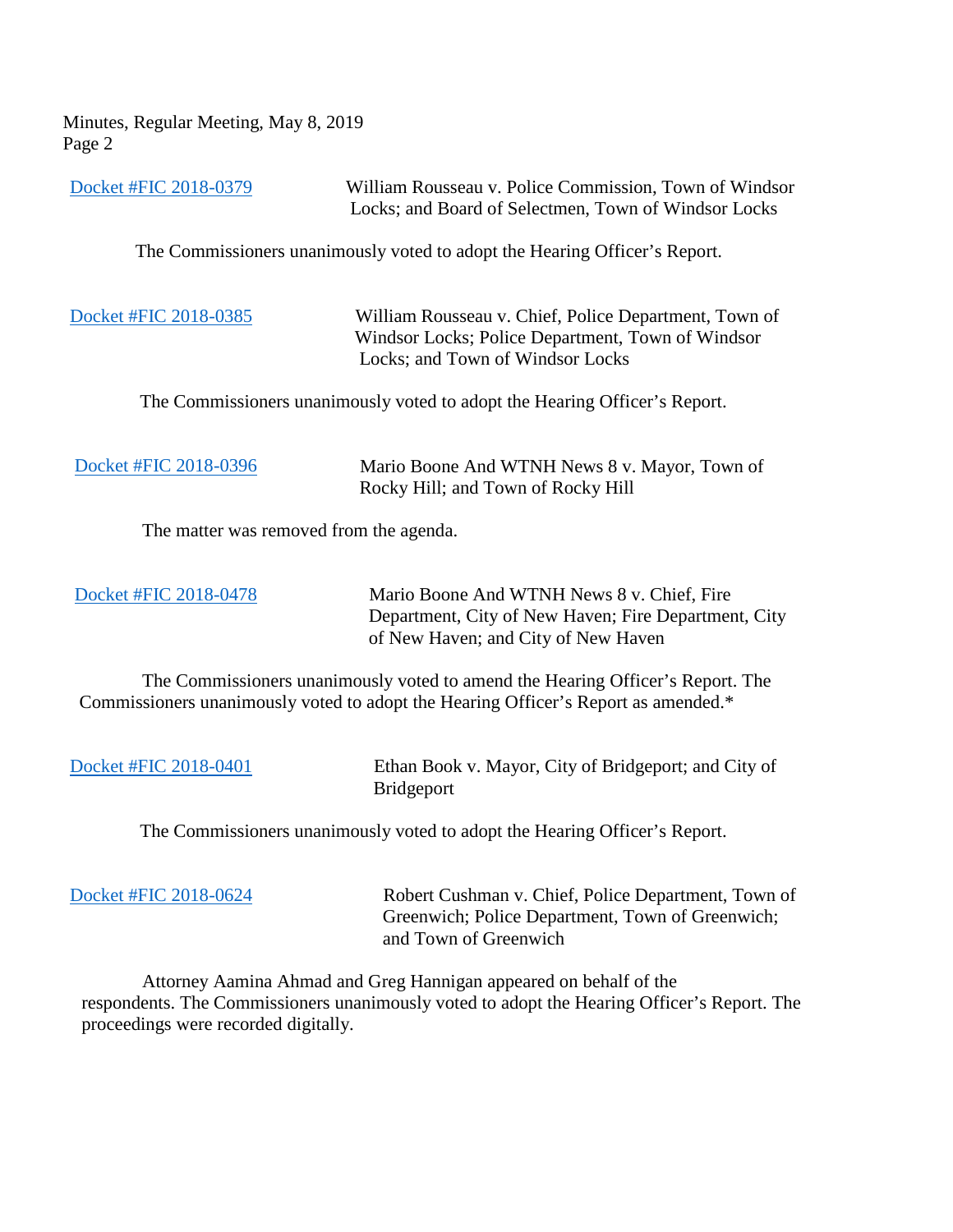Regular Meeting, May 8, 2019 Page 3

[Docket #FIC 2018-0657](https://www.ct.gov/foi/lib/foi/minutes/2019/may8/2018-0657.pdf) Kathy Donahue; and Katherine Newcombe v. Kenneth Henrici, Superintendent, Regional School District 11; and Regional School District 11

The Commissioners unanimously voted to adopt the Hearing Officer's Report.

[Docket #FIC 2018-0664](https://www.ct.gov/foi/lib/foi/minutes/2019/may8/2018-0664.pdf) John Hoda, and Hoda Investigations v. Chief, Police Department, City of Stamford; Police Department, City of Stamford; and City of Stamford

The Commissioners unanimously voted to adopt the Hearing Officer's Report.

[Docket #FIC 2019-0031](https://www.ct.gov/foi/lib/foi/minutes/2019/may8/2019-0031.pdf) Derek Donnelly v. Chairman, State of Connecticut, State Elections Enforcement Commission; and State of Connecticut, State Elections Enforcement Commission

The Commissioners unanimously voted to adopt the Hearing Officer's Report.

Victor R. Perpetua, Kathleen Ross and Valicia Harmon reported on pending appeals.

 Colleen M. Murphy reported that the annual FOI Conference, held May 3, 2019 at the Riverhouse in Haddam, was a success.

Colleen M. Murphy and Paula S. Pearlman reported on legislation.

The meeting was adjourned at 3:56 p.m.

 $\mathcal{L}_\text{max}$  , which is a set of the set of the set of the set of the set of the set of the set of the set of the set of the set of the set of the set of the set of the set of the set of the set of the set of the set of Thomas A. Hennick MINREGmeeting 05082019/tah/05082019

\* See attached for amendments